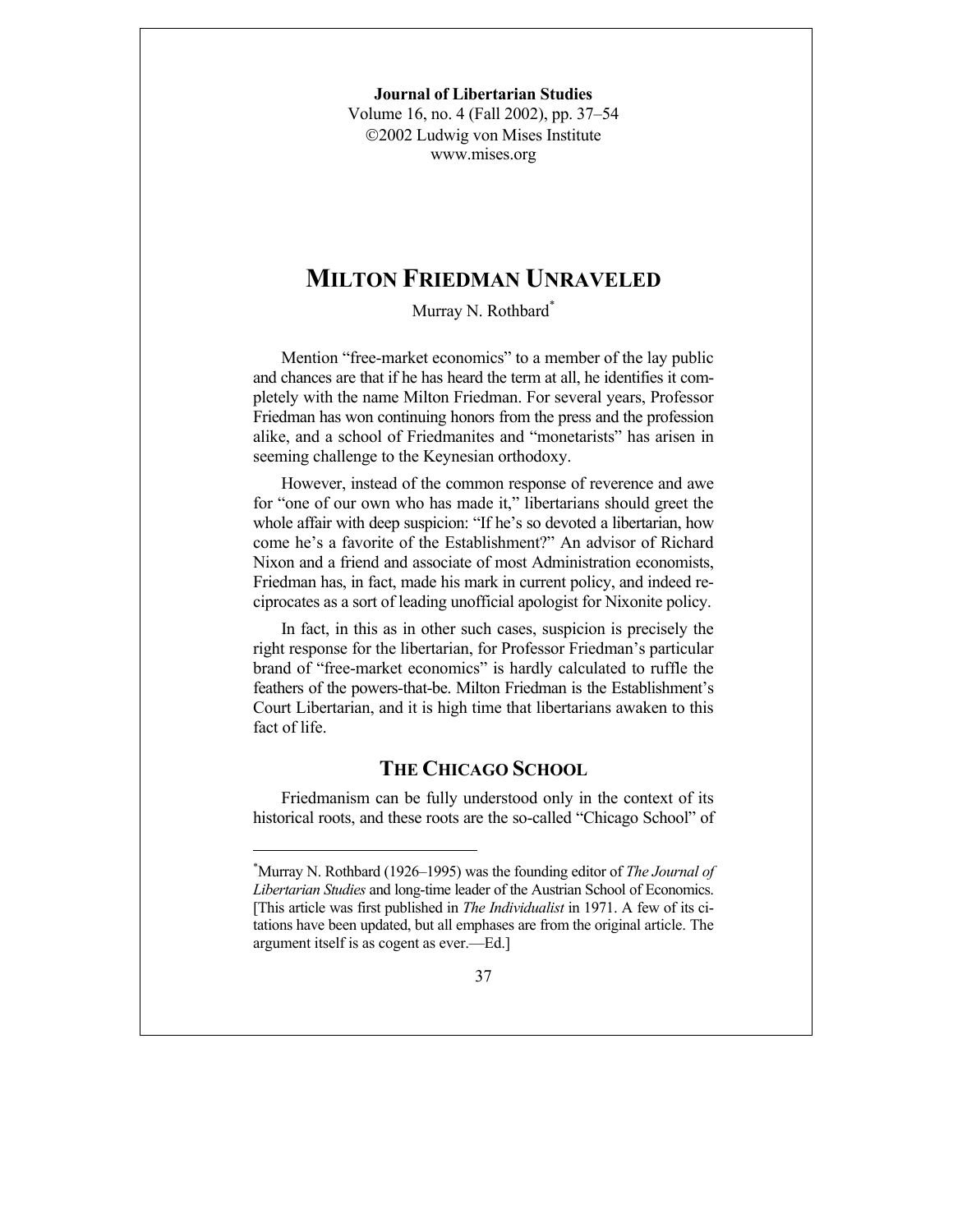economics of the 1920s and 1930s. Friedman, a professor at the University of Chicago, is now the undisputed head of the modern, or secondgeneration, Chicago School, which has adherents throughout the profession, with major centers at Chicago, UCLA, and the University of Virginia.

 The members of the original, or first-generation, Chicago School were considered "leftish" in their day, as indeed they were by any sort of genuine free-market criterion. And while Friedman has modified some of their approaches, he remains a Chicago man of the thirties.

 The political program of the original Chicagoans is best revealed in the egregious work of a founder and major political mentor: Henry C. Simons's *A Positive Program for Laissez Faire*. 1 Simons's political program was *laissez faire*ist only in an unconsciously satiric sense. It consisted of three key ideas:

- (1) a drastic policy of trust-busting of all business firms and unions down to small blacksmith-shop size, in order to arrive at "perfect" competition and what Simons conceived to be the "free market";
- (2) a vast scheme of compulsory egalitarianism, equalizing incomes through the income-tax structure; and
- (3) a proto-Keynesian policy of stabilizing the price-level through expansionary fiscal and monetary programs during a recession.

 Extreme trust-busting, egalitarianism, and Keynesianism: the Chicago School contained within itself much of the New Deal program, and, hence, its status within the economics profession of the early 1930s as a leftish fringe. And while Friedman has modified and softened Simons's hard-nosed stance, he is still, in essence, Simons *redivivus*; he only *appears* to be a free-marketeer because the remainder of the profession has shifted radically leftward and stateward in the meanwhile. And, in some ways, Friedman has added unfortunate statists elements that were not even present in the older Chicago School.<sup>2</sup>

 $2$ In this article, I am confining discussion to the politico-economic, and omitting the technical problems of economic theory and methodology. It is in the latter where Friedman has been at his worst, for Friedman has managed to change the older Chicagoan methodology, in its essence Aristotelian and rationalist, to an egregious and extreme variant of positivism.



<sup>&</sup>lt;sup>1</sup>Henry C. Simons, *A Positive Program for Laissez Faire: Some Proposals for a Liberal Economic Policy* (Chicago: University of Chicago Press, 1934).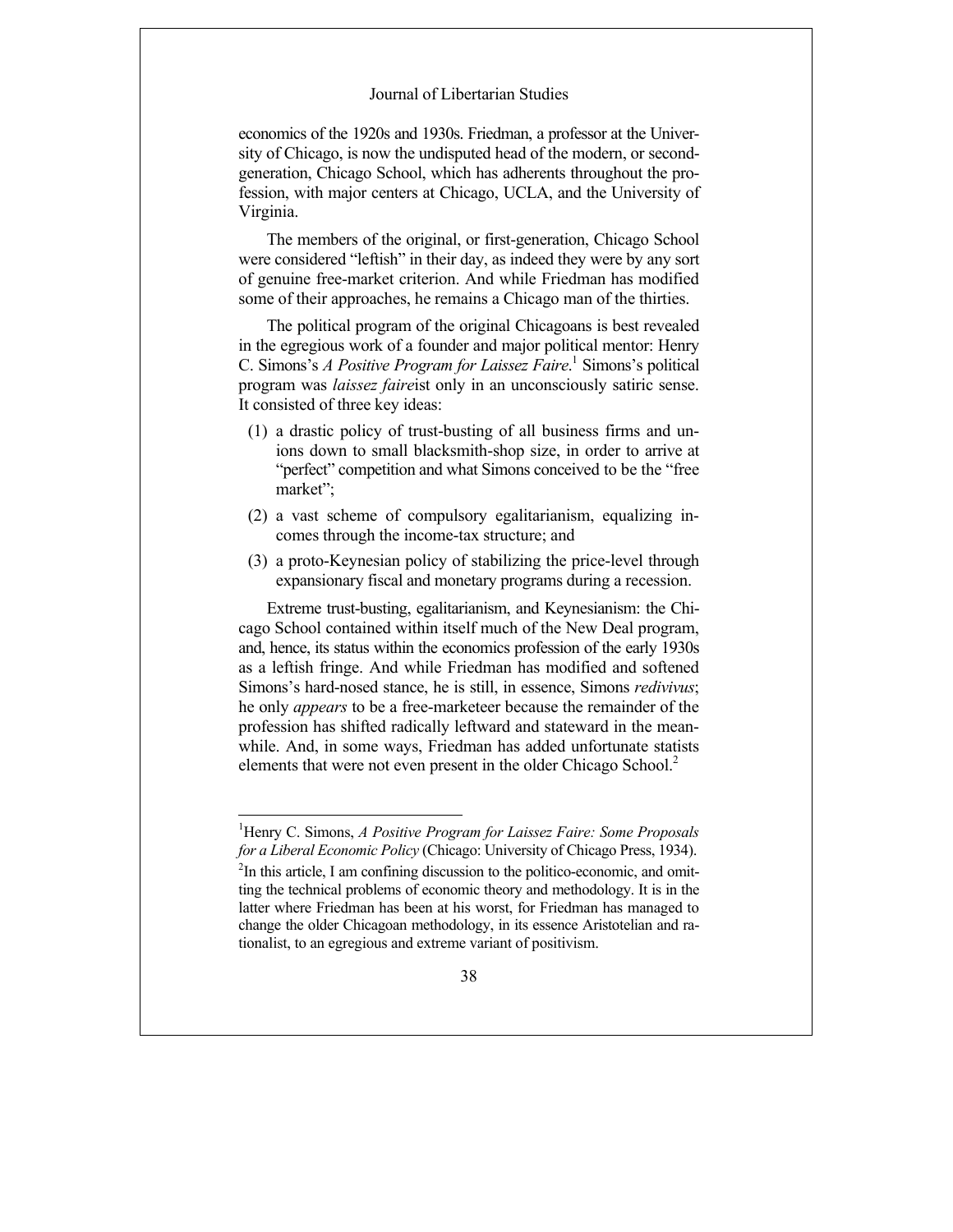# *The Chicago School on Monopoly and Competition*

 Let us take the leading elements of Simonsian collectivist *laissez faire* in their turn. On monopoly and competition, Friedman and his colleagues have happily come a long way toward rationality from the old ultra-trust-busting of Simons. Friedman now concedes that the *major* source of monopoly in the economy is the activity of government, and focuses on repeal of these monopolizing measures.

 The Chicagoans have gotten progressively more friendly to large business operating on the free market, and such Friedmanites as Lester Telser have even emerged with excellent arguments on behalf of advertising, previously anathema to all "perfect competitionists." But while in practice Friedman has become more libertarian on the monopoly question, he still retains the old Chicagoite theory: that in some way, the absurd, unreal, and unfortunate world of "perfect competition" (a world in which every firm is so minute that nothing it does can affect its demand and the price of its products) is *better* than the real, existing world of competition, which is dubbed "imperfect."

 An infinitely superior view of competition is found in the totally neglected school of "Austrian economics" which scorns the "perfect competition" model and prefers the real world of free-market competition.<sup>3</sup> So while Friedman's practical view of competition and monopoly is not too bad, the weakness of his underlying theory could permit at any time a return to the frenetic trust-busting of the Chicagoans of the 1930s. It was not very long ago, for example, that Friedman's most distinguished associate, Professor George J. Stigler, advocated before Congress the trust-busting break-up of U.S. Steel into many constituent parts.

# *Friedman's Chicagoite Egalitarianism*

 $\overline{a}$ 

 While Friedman has abandoned Simons's call for extreme egalitarianism through the income tax structure, the basic lineaments of statist egalitarianism still remain. It remains in the Chicagoite desire to lay the tax structure's greatest stress on the income tax, undoubtedly the most totalitarian of all taxes. Chicagoites prefer the income tax because, in their economic theory, they follow the disastrous tradition of orthodox Anglo-American economics in sharply separating the "microeconomic" from the "macroeconomic" spheres.

<sup>3</sup> For an excellent introduction to the Austrian view, see of F.A. Hayek, *Individualism and the Economic Order* (Chicago: University of Chicago Press, 1948), chap. 5.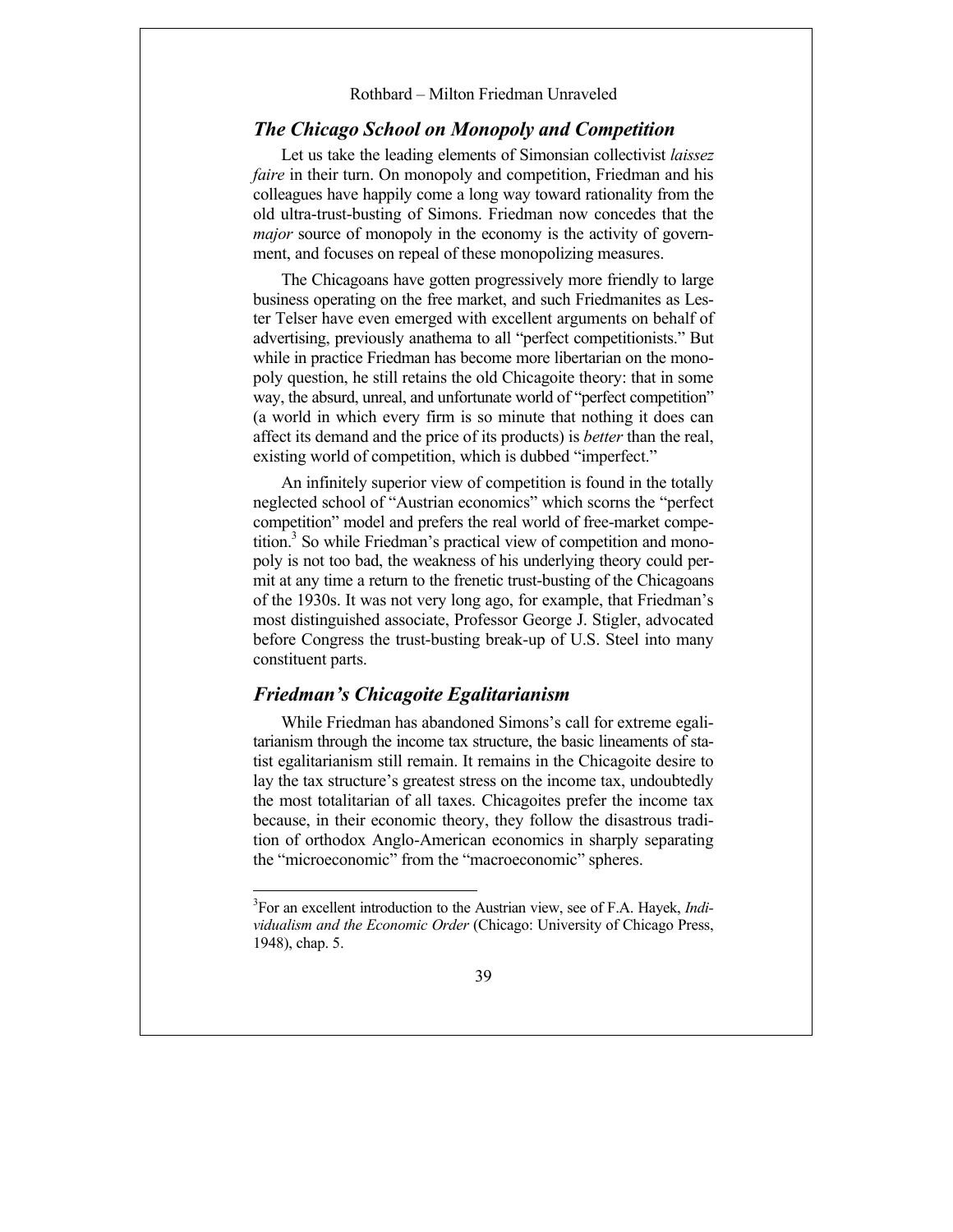The idea is that there are two sharply separated and independent worlds of economics. On the one hand, there is the "micro" sphere, the world of individual prices determined by the forces of supply and demand. Here, the Chicagoans concede, the economy is best left to the unhampered play of the free market. But, they assert, there is also a separate and distinct sphere of "macro" economics, of economic aggregates of government budget and monetary policy, where there is no possibility or even desirability of a free market.

 In common with their Keynesian colleagues, the Friedmanites wish to give to the central government absolute control over these macro areas, in order to manipulate the economy for social ends, while maintaining that the micro world can still remain free. In short, Friedmanites as well as Keynesians concede the vital macro sphere to statism as the supposedly necessary framework for the micro-freedom of the free market.

 In reality, the macro and micro spheres are integrated and intertwined, as the Austrians have shown. It is impossible to concede the macro sphere to the State while attempting to retain freedom on the micro level. Any sort of tax, and the income tax not least of all, injects systematic robbery and confiscation into the micro sphere of the individual, and has unfortunate and distortive effects on the entire economic system. It is deplorable that the Friedmanites, along with the rest of Anglo-American economics, have never paid attention to the achievement of Ludwig von Mises, founder of the modern Austrian School, in integrating the micro and macro spheres in economic theory as far back as 1912 in his classic *The Theory of Money and Credit*. 4

 Milton Friedman has revealed his quintessential pro-income tax and egalitarian position in numerous ways. As in many other spheres, he has functioned *not* as an opponent of statism and advocate of the free market, but as a technician advising the State on how to be more efficient in going about its evil work. (From the viewpoint of a genuine libertarian, the more inefficient the State's operations, the better!5 ) He has opposed tax exemptions and "loopholes" and worked to make the income tax more uniform.

<sup>4</sup> Ludwig von Mises, *The Theory of Money and Credit*, trans. H.E Batson (Indianapolis, Ind.: Liberty Classics, 1980).

<sup>&</sup>lt;sup>5</sup>There is a charming anecdote about the distinguished industrialist Charles F. Kettering. Visiting the hospital bed of a friend who was complaining about the growth of government, Kettering told him "Cheer up Jim. Thank God we don't get as much government as we pay for!"

<sup>40</sup>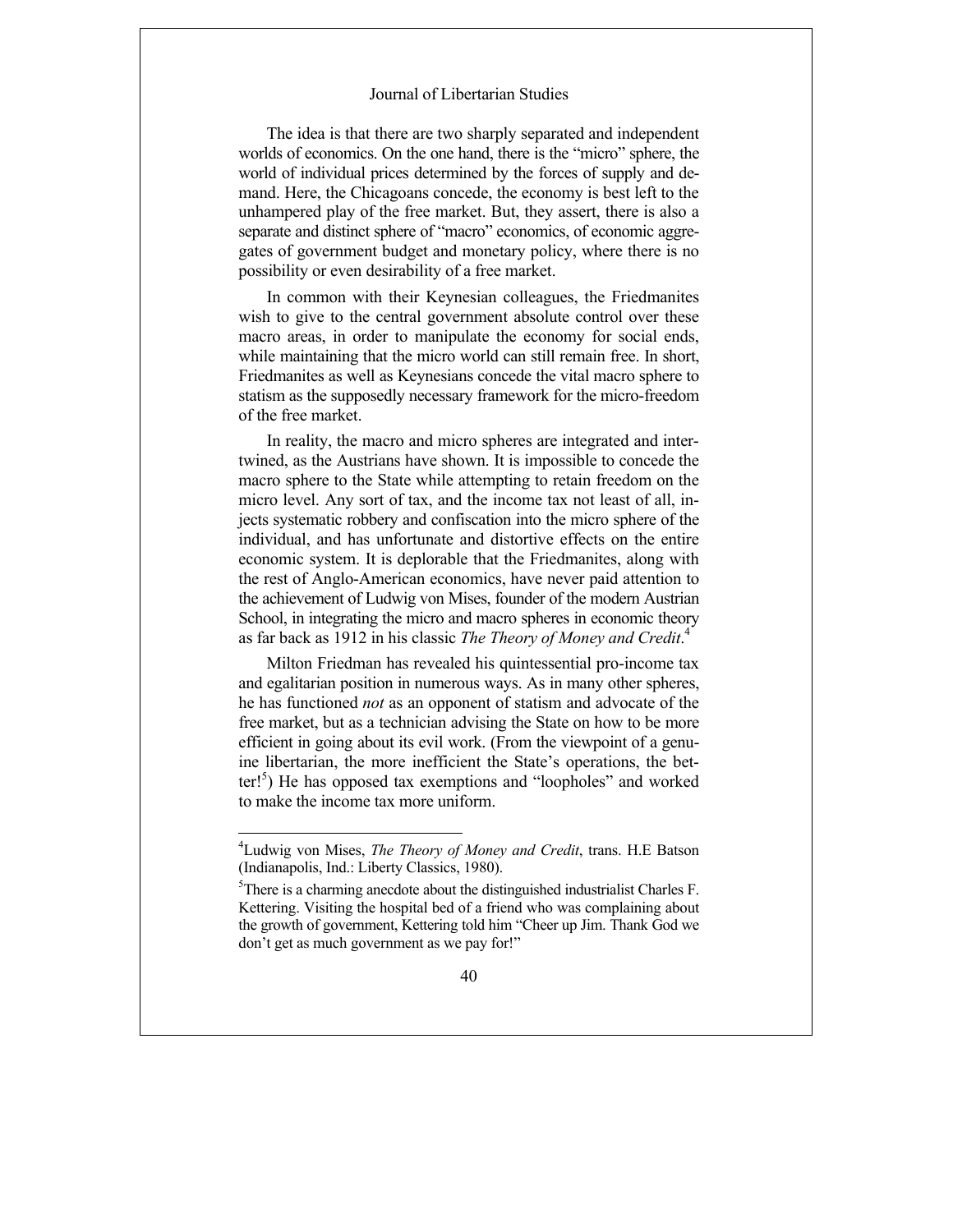One of Friedman's most disastrous deeds was the important role he proudly played, during World War II in the Treasury Department, in foisting upon the suffering American public the system of the *withholding* tax. Before World War II, when income tax rates were far lower than now, there was no withholding system; everyone paid his annual bill in one lump sum, on March 15. It is obvious that under this system, the Internal Revenue Service could never hope to extract the entire annual sum, at current confiscatory rates, from the mass of the working population. The whole ghastly system would have happily broken down long before this. Only the Friedmanite withholding tax has permitted the government to use every employer as an unpaid tax collector, extracting the tax quietly and silently from each paycheck. In many ways, we have Milton Friedman to thank for the present monster Leviathan State in America.

 In addition to the income tax itself, Friedman's egalitarianism is revealed in the Friedman-Stigler pamphlet attacking rent controls. "For those, like us, who would like even more equality than there is at present . . . it is surely better to attack directly the existing inequalities in income and wealth at their source" than to restrict the purchases of particular commodities, like housing.6

 The single most disastrous influence of Milton Friedman has been a legacy from his old Chicagoite egalitarianism: the proposal for a guaranteed annual income to everyone through the income tax system—an idea picked up and intensified by such leftists as Robert Theobald, and one which President Nixon will undoubtedly be able to ram through the new Congress.<sup>7\*</sup>

 In this catastrophic scheme, Milton Friedman has once again been guided by his overwhelming desire *not* to *remove* the State from our

<sup>6</sup> Milton Friedman and George J. Stigler, *Roofs or Ceilings?* (Irvington-on-Hudson, N.Y.: Foundation for Economic Education, 1946), p. 10.

 $7$ For a further critique of the Friedman-Nixon guaranteed income doctrine, see Murray N. Rothbard, "The Guaranteed Annual Income," *The Rational Individualist* (September 1969); and Henry Hazlitt, *Man vs. The Welfare State* (New Rochelle, N.Y.: Arlington House, 1969), pp. 62–100.

<sup>\*</sup> Rothbard correctly predicted that this Friedman proposal would be part of the 1972 presidential campaign. Interestingly, and tellingly, it was proposed by Nixon's Democrat opponent, Senator George McGovern. Voters considered it to be extremely radical, and McGovern was overwhelmingly defeated.—Ed.

<sup>41</sup>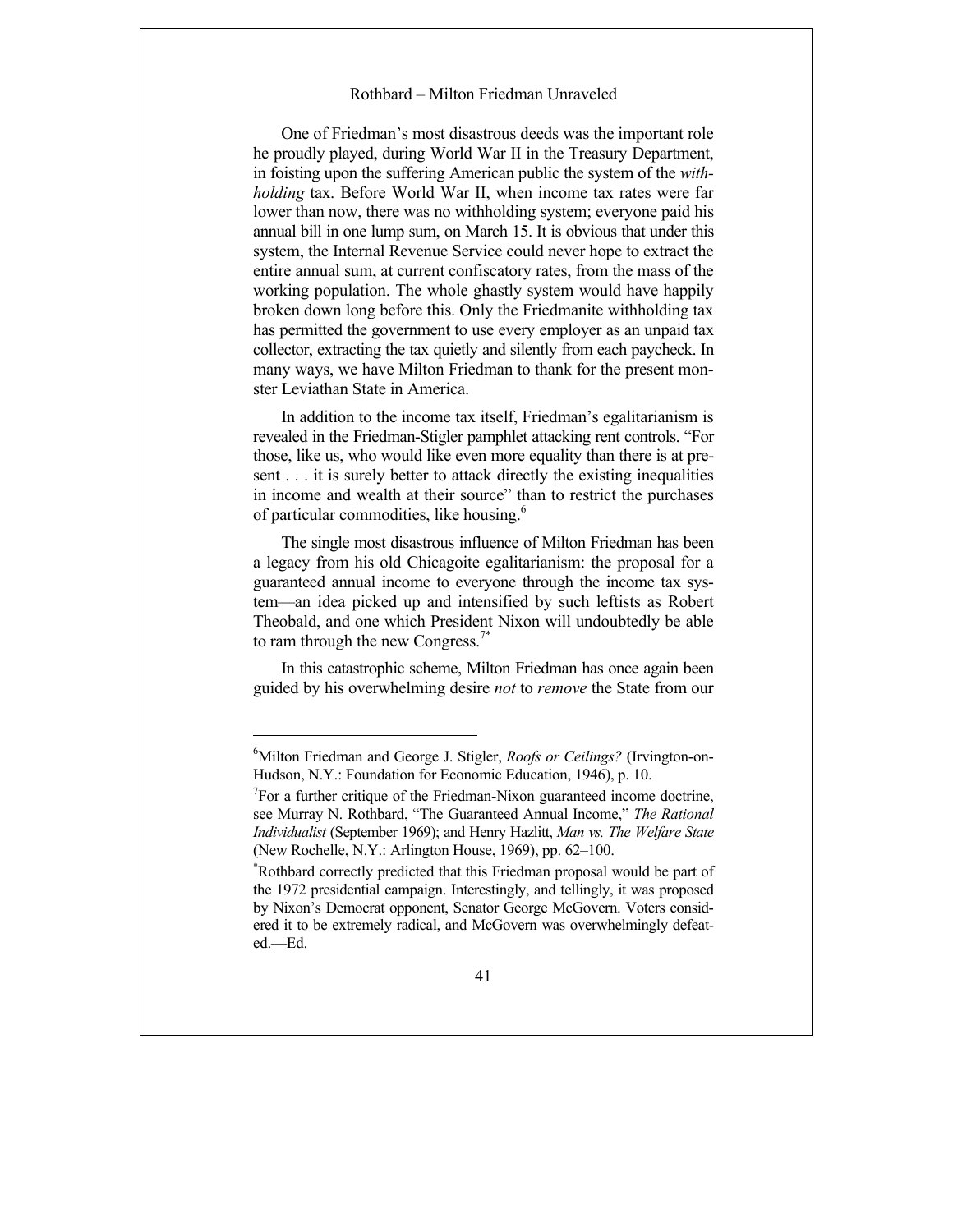lives, but to make the State more efficient. He looks around at the patchwork mess of local and state welfare systems, and concludes that all would be more efficient if the whole plan were placed under the federal income tax rubric and everyone were guaranteed a certain income floor. More efficient, perhaps, but also far more disastrous, for the only thing that makes our present welfare system even tolerable is precisely its *in*efficiency, precisely the fact that in order to get on the dole one has to push one's way through an unpleasant and chaotic tangle of welfare bureaucracy. The Friedman scheme would make the dole *automatic*, and thereby give everyone an automatic claim upon production.

# *Welfare's "Supply Function"*

1

 We have to realize that being on welfare is *not*, as most people believe, a simple and absolute act of God or nature, a stark *given* like a volcanic eruption. Being-on-welfare, like all other human economic acts, has a "supply function": in other words, if you make welfare pay enough, you can produce as many welfare clients as you wish to have. Pay them little enough and you can reduce the number of clients at will. In short, if the government should announce that anyone who signs up at a "welfare" desk gets an automatic annual check of \$40,000 for as long as he wishes, we will find soon enough that almost everyone has become a welfare recipient—and what is more, will join a "welfare rights" organization to lobby for \$60,000 to offset the rise in the cost of living.

 More specifically, the supply function of welfare clients is inversely proportion to the difference between the *prevailing wage rate* in the area and the *level of welfare payments*. This difference is the "opportunity cost" of going on welfare—the amount that one loses by loafing instead of working. If, for example, the prevailing wage rises in an area and the welfare payments remain the same, the differential and the "opportunity cost" of loafing rise, and people tend to leave the welfare dole and go to work. If the opposite happens, more people will go on the dole. If being on welfare were an absolute fact of nature, then there would be no relation between this differential and the number on welfare.<sup>8</sup>

<sup>&</sup>lt;sup>8</sup>For an empirical demonstration of this relationship, see C.T. Brehm and T.R. Saving, "The Demand for General Assistance Payments," *American Economic Review* 54, no. 6 (December 1964), pp. 1002–18.

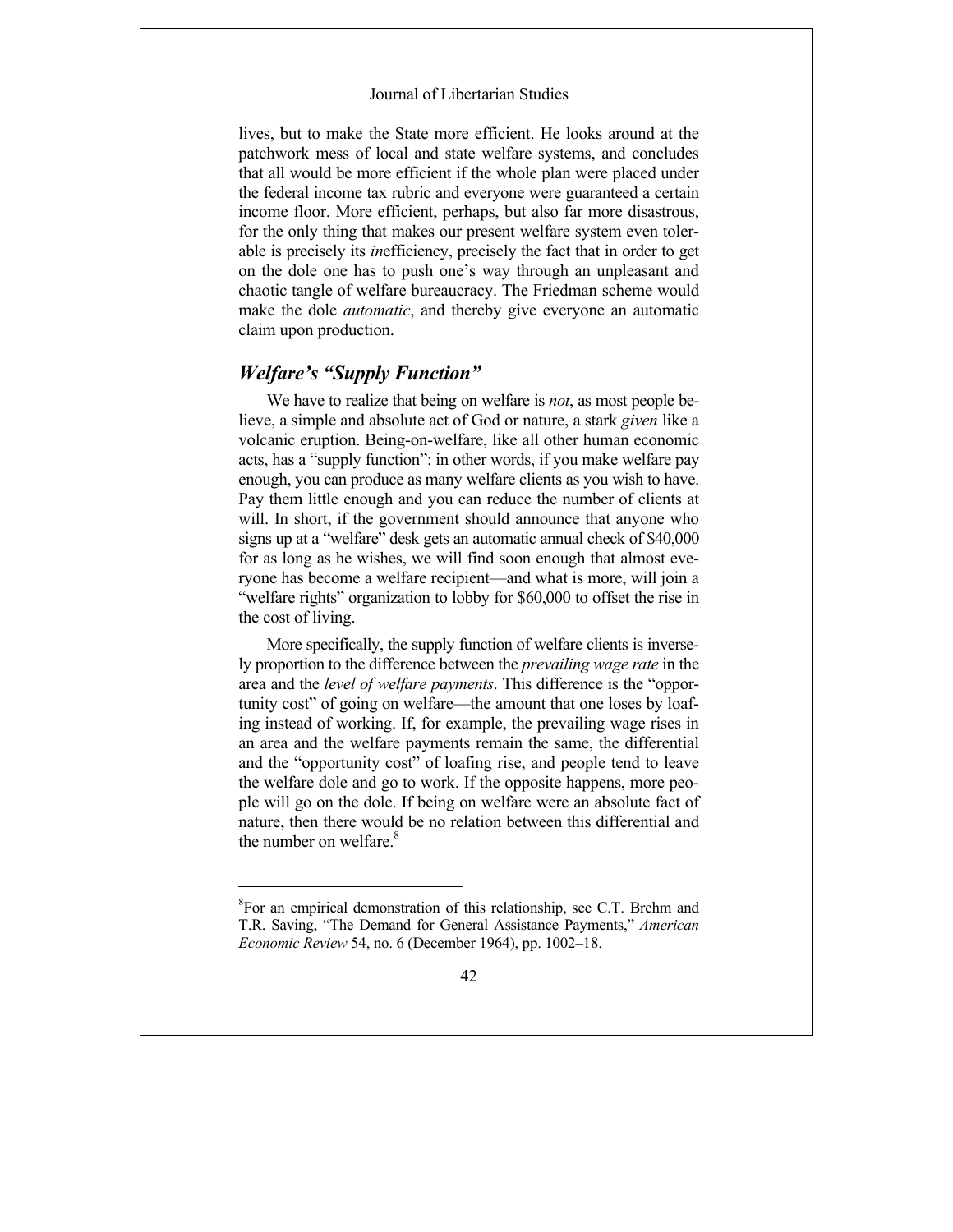Secondly, the supply of welfare clients is inversely proportion to another vitally important factor: the cultural or value disincentive of going on welfare. If this disincentive is strong, if, for example, an individual or group strongly believes that it is *evil* to go on welfare, they will not do it, period. If, on the other hand, they do not care about the stigma of welfare, or, worse yet, they regard welfare payments as their *right*—a right to exert a compulsory, looting claim upon production then the number of people on welfare will increase astronomically, as has happened in recent years.

 There are several recent examples of the "stigma effect." It has been shown that, given the same level of income, more people tend to go on welfare in urban than in rural areas, presumably as a function of the greater *visibility* of welfare clients and hence the greater stigma in the more sparsely populated region. More important, there is the glowing fact that certain religious groups, even when significantly poorer than the rest of the population, simply do *not* go on welfare because of their deeply held ethical beliefs. Thus, the Chinese-Americans, while largely poor, are almost never to be found on welfare. A recent article on Albanian-Americans in New York City highlights that same point. These Albanians are invariable poor slum dwellers, and yet there is no Albanian-American on welfare. Why? Because, said one of their leaders, "Albanians do not beg, and to Albanians, taking welfare is like begging in the street."<sup>9</sup>

 Another example is the Mormon Church, very few of whose members are on public welfare. For the Mormons not only inculcate in their members the virtues of thrift, self-help, and independence, they also take care of their own needy through church charity programs which are grounded on the principle of *helping people to help them*selves, and thereby getting them off charity as quickly as possible.<sup>10</sup> Thus, the Mormon Church counsels its members that "to seek and accept direct public relief all too often invites the curse of idleness

 $9$ New York Times (April 13, 1970).

<sup>&</sup>lt;sup>10</sup>This was the same principle as the one guiding the Charity Organization Society in nineteenth-century England. That classical-liberal organization "believed that the most serious aspect of poverty was the degradation of the character of the poor man or woman. Indiscriminate charity only made things worse; it demoralized. True charity demanded friendship, thought, the sort of help that would restore a man's self-respect and his ability to support himself and his family." Charles Loch Mowat, *The Charity Organization Society* (London: Methuen, 1961), p. 2.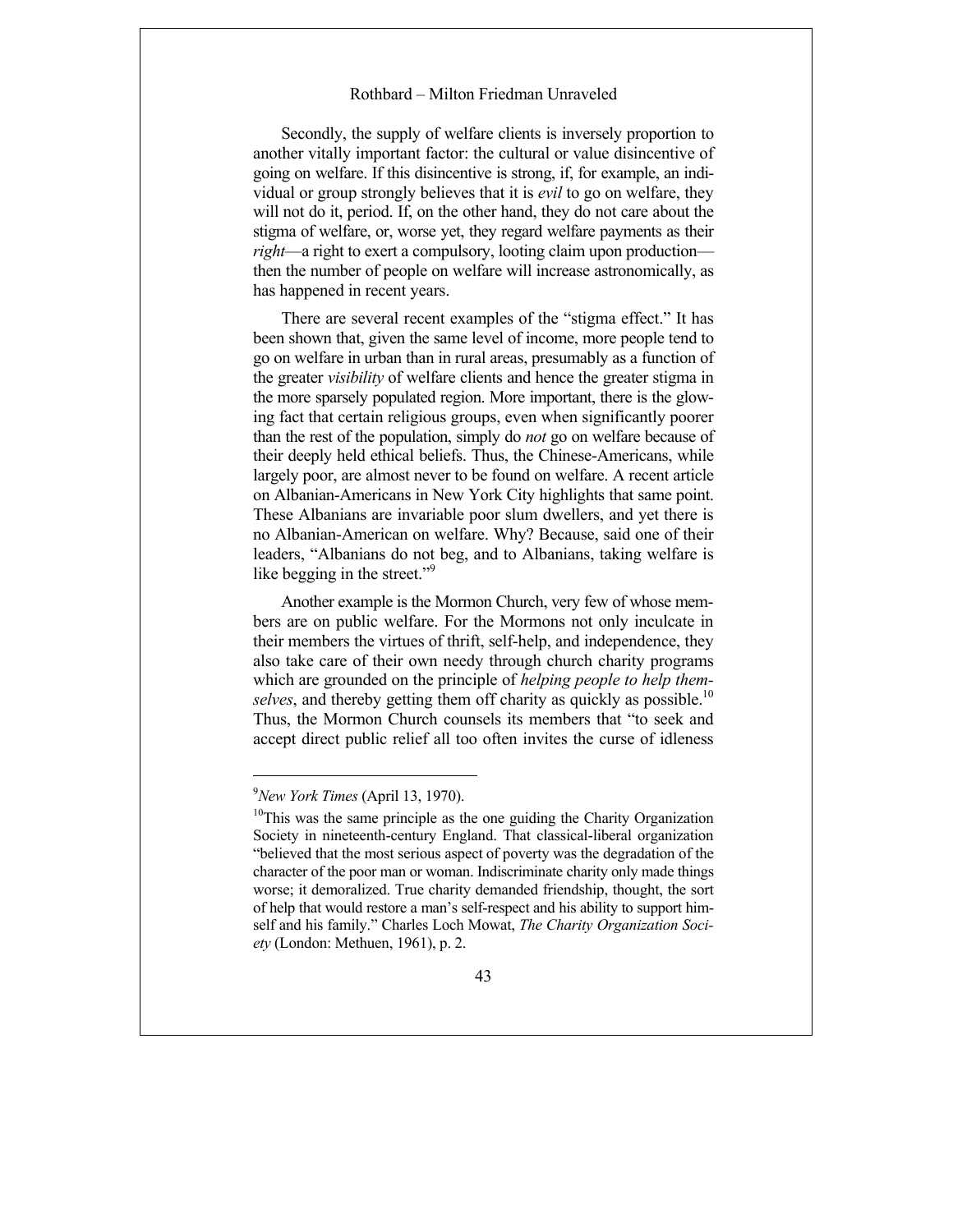and fosters the other evils of dole. It destroys one's independence, industry, thrift, and self-respect."<sup>11</sup> Hence, the Church's highly successful private welfare program is based on the principles that

> the Church has encouraged its members to establish and maintain their economic independence: it has encouraged thrift and foster the establishment of employment-creating industries; it has stood ready at all times to help needy faithful members.

#### And:

Our primary purpose was to set up, in so far as it might be possible, a system under which the curse of idleness would be done away with, the evils of a dole abolished, and independence, industry, thrift, and self-respect be once more established among our people. The aim of the Church is to help the people help themselves. Work is to be re-enthroned as the ruling principles of the lives of our Church membership. . . . Faithful to this principle, welfare workers will earnestly teach and urge Church members to be selfsustaining to the full extent of their powers. No true latterday Saint will, while physically able, voluntarily shift from himself the burden of his own support. $^{12}$ 

 The Libertarian approach to the welfare problem, then, is to abolish all coercive, public welfare, and to substitute for it private charity based on the principle of encouraging self-help, bolstered also by inculcating the virtues of self-reliance and independence throughout society.

# *Incentives under the Friedman Plan*

 But the Friedman plan, on the contrary, moves in precisely the *opposite* direction, for it establishes welfare payments as an automatic *right*, an automatic, coercive claim upon the producers. It thereby removes the stigma effect altogether, disastrously discourages productive work by steep taxation, and by establishing a guaranteed income for not working, which encourages loafing. In addition, by establishing an income floor as a coercive "right," it encourages welfare clients to lobby for ever-higher floors, thus continually aggravating the entire problem. But Friedman, caught in the Anglo-American separation of "micro"

<sup>11</sup>*Welfare Plan of the Church of Jesus Christ of Latter-Day Saints* (The General Church Welfare Committee, 1960), p. 48.

<sup>12</sup>*Welfare Plan*, pp. 1–2.

<sup>44</sup>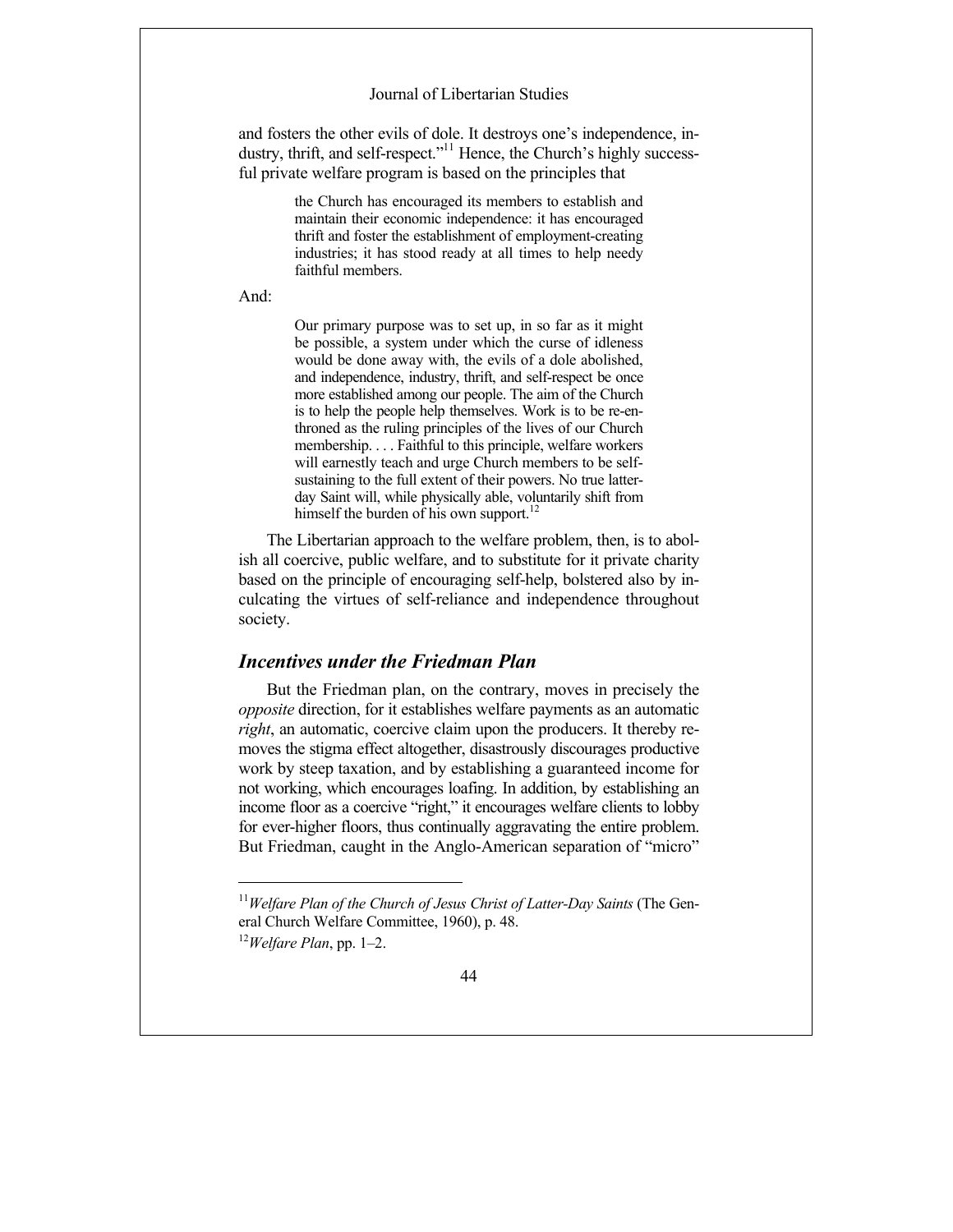and "macro," gives very little attention to these cataclysmic effects on incentives.

 Even the handicapped are hampered by the Friedmanite plan, for an automatic dole removes the marginal incentive for the handicapped worker to invest in his own vocational rehabilitation, since the net monetary return from such investment is now greatly lowered. Hence, the guaranteed income tends to *perpetuate* these handicaps. Finally, the Friedmanite dole would pay a higher income *per person* to welfare families, thereby subsidizing a continuing increase in the child population among the poor—precisely those who can least afford such a population growth. Without joining in the current hysteria about the "population explosion," it is certainly absurd to deliberately subsidize the breeding of more pauper-children, which is what the Friedman plan would do as an *automatic right*.

# **MONEY AND THE BUSINESS CYCLE**

 The third major feature of the New Deal program was proto-Keynesian: the planning of the "macro" sphere by the government in order to iron out the business cycle. In his approach to the entire area of money and the business cycle—an area on which unfortunately Friedman has concentrated most of his efforts—Friedman harks back not only to the Chicagoans, but, like them, to Yale economist Irving Fisher, who was *the* Establishment economist from the 1900s through the 1920s. Friedman, indeed, has openly hailed Fisher as the "greatest economist of the twentieth century," and when one reads Friedman's writings, one often gets the impression of reading Fisher all over again, dressed up, of course, in a good deal more mathematical and statistical mumbo-jumbo. Economists and the press, for example, have been hailing Friedman's recent "discovery" that interest rates tend to rise as prices rise, adding an inflation premium to keep the "real" rate of interest the same; this ignores the fact that Fisher had pointed this out at the turn of the twentieth century.

 But the key problem with Friedman's Fisherine approach is the same orthodox separation of the micro and macro spheres that played havoc with his views on taxation. For Fisher believed, again, that on the one hand there is a world of individual prices determined by supply and demand, but on the other hand there is an aggregate "price level" determined by the supply of money and its velocity of turnover, and never the twain do meet. The aggregate, macro, sphere is supposed to be the fit subject of government planning and manipulation, again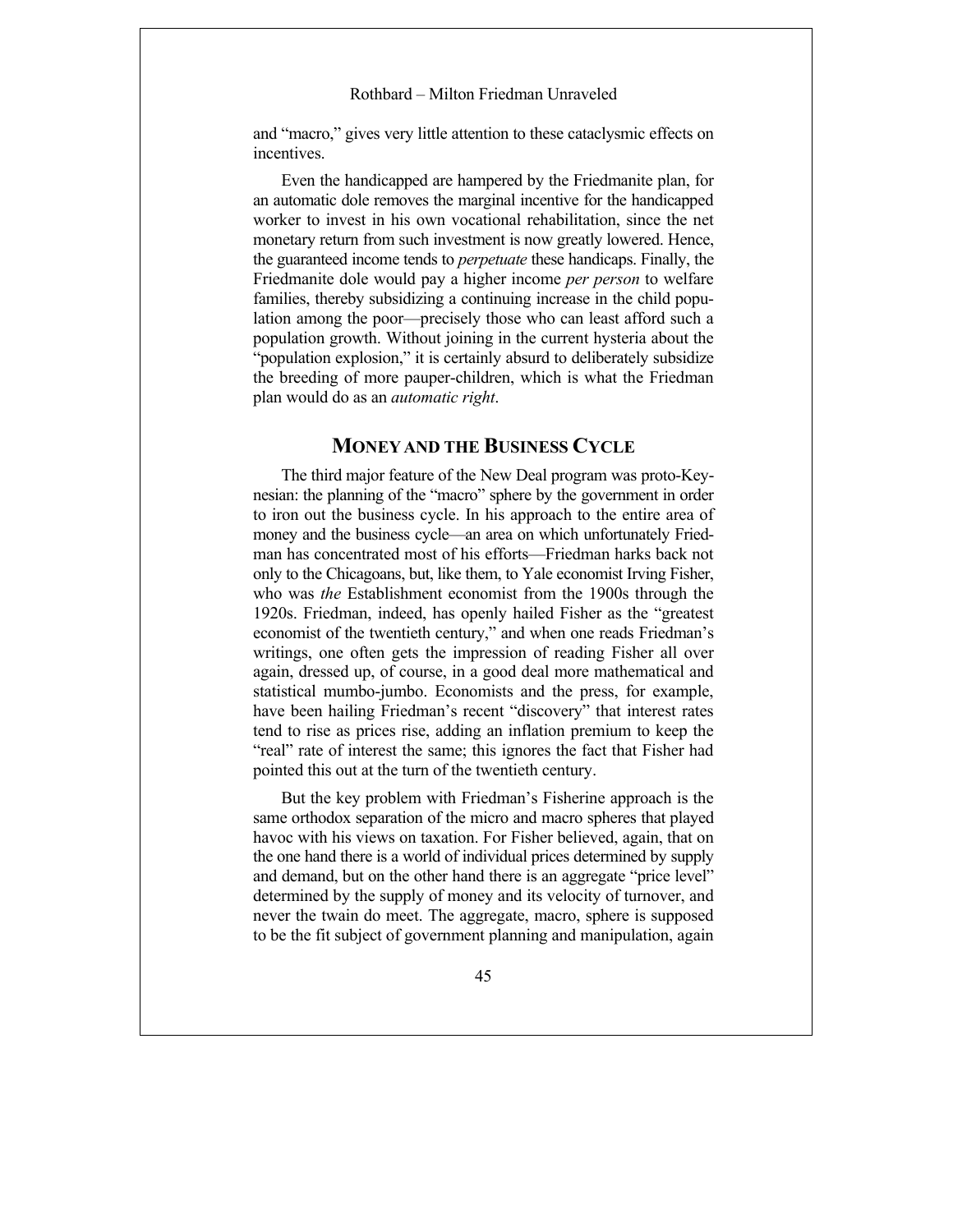supposedly without affecting or interfering with the micro area of individual prices.

# *Fisher on Money*

 In keeping with this outlook, Irving Fisher wrote a famous article in 1923, "The Business Cycle Largely a 'Dance of the Dollar'"—recently cited favorably by Friedman—which set the model for the Chicagoite "purely monetary" theory of the business cycle. In this simplistic view, the business cycle is supposed to be merely a "dance," in other words, an essentially random and causally unconnected series of ups and downs in the "price level." The business cycle, in short, *is* random and needless variations in the aggregate level of prices. Therefore, since the free market gives rise to this random "dance," the cure for the business cycle is for the government to take measures to *stabilize* the price level, to keep that level constant. This became the aim of the Chicago School of the 1930s, and remains Milton Friedman's goal as well.

 Why is a stable price level supposed to be an ethical idea, to be attained even by the use of governmental coercion? The Friedmanites simply take the goal as self-evident and scarcely in need of reasoned argument. But Fisher's original groundwork was a total misunderstanding of the nature of money, and of the names of various currency units. In reality, as most nineteenth century economists knew full well, these names (dollar, pound, franc, etc.) were not somehow realities in themselves, but were simply names for units of weight of gold or silver. It was these commodities, arising in the free market, that were the genuine moneys; the names, and the paper money and bank money, were simply claims for payment in gold or silver. But Irving Fisher refused to recognize the true nature of money, or the proper function of the gold standard, or the name of a currency as a unit of weight in gold. Instead, he held these names of paper money substitutes issued by the various governments to be absolute, to *be* money. The function of this "money" was to "measure" values. Therefore, Fisher deemed it necessary to keep the purchasing power of currency, or the price level, constant.

 This quixotic goal of a stable price level contrasts with the nineteenth-century economic view—and with the subsequent Austrian School. They hailed the results of the unhampered market, of *laissez faire* capitalism, in invariably bringing about a steadily *falling* price level. For without the intervention of government, productivity and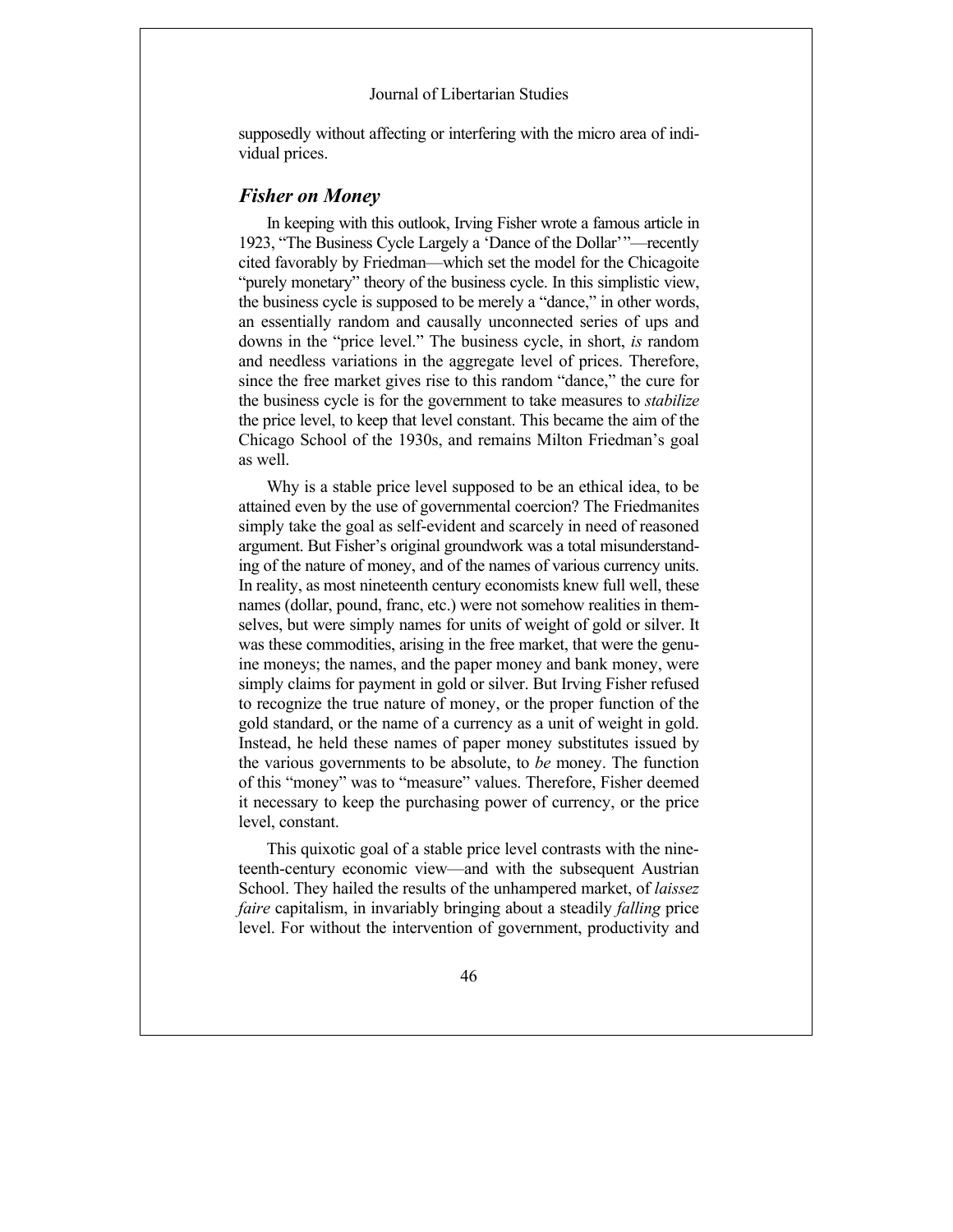the supply of goods tends always to increase, causing a decline in prices. Thus, in the first half of the nineteenth century—the "Industrial Revolution"—prices tended to fall steadily, thus raising the real wage rates even without an increase of wages in money terms. We can see this steady price decline bringing the benefits of higher living standards to *all* consumers, in such examples as TV sets falling from \$2000 when first put on the market to about \$100 for a far better set. And this in a period of galloping inflation.

 It was Irving Fisher, his doctrines, and his influence, which was in large part responsible for the disastrous inflationary policies of the Federal Reserve System during the 1920s, and therefore for the subsequent holocaust of 1929. One of the major aims of Benjamin Strong, head of the Federal Reserve Bank (Fed) of New York and virtual dictator of the Fed during the 1920s, was, under the influence of the Fisher doctrine, to keep the price level constant. And since wholesale prices were either constant or actually falling during the 1920s, Fisher, Strong, and the rest of the economic Establishment *refused to recognize* that an inflationary problem even existed. So, as a result, Strong, Fisher, and the Fed refused to heed the warnings of such heterodox economists as Ludwig von Mises and H. Parker Willis during the 1920s that the unsound bank credit inflation was leading to an inevitable economic collapse. So pig-headed were these worthies that, as late as 1930, Fisher, in his swansong as economic prophet, wrote that there was no depression, and that the stock market collapse was only temporary.<sup>13</sup>

# *Friedman on Money*

 And now, in his highly touted *Monetary History of the United States*, Friedman his demonstrated his Fisherine bias in interpreting American economic history.<sup>14</sup> Benjamin Strong, undoubtedly the single most disastrous influence upon the economy of the 1920s, is lionized by Friedman precisely for his inflation and price-level stabilization during that decade.<sup>15</sup> In fact, Friedman attributes the 1929

<sup>13</sup>Irving Fisher, *The Stock Market Crash—And After* (New York: Macmillan, 1930).

<sup>14</sup>Milton Friedman and Anna Schwartz, *A Monetary History of the United States, 1867–1960* (Princeton, N.J.: Princeton University Press, 1963).<br><sup>15</sup>See Murray N. Rothbard, *America's Great Depression* (Princeton, N.J.: D.

Van Nostrand, 1963), for a contrasting view of the 1920s. More on the Friedmanite vs. Austrian view of the business cycle can be found in Murray N.

<sup>47</sup>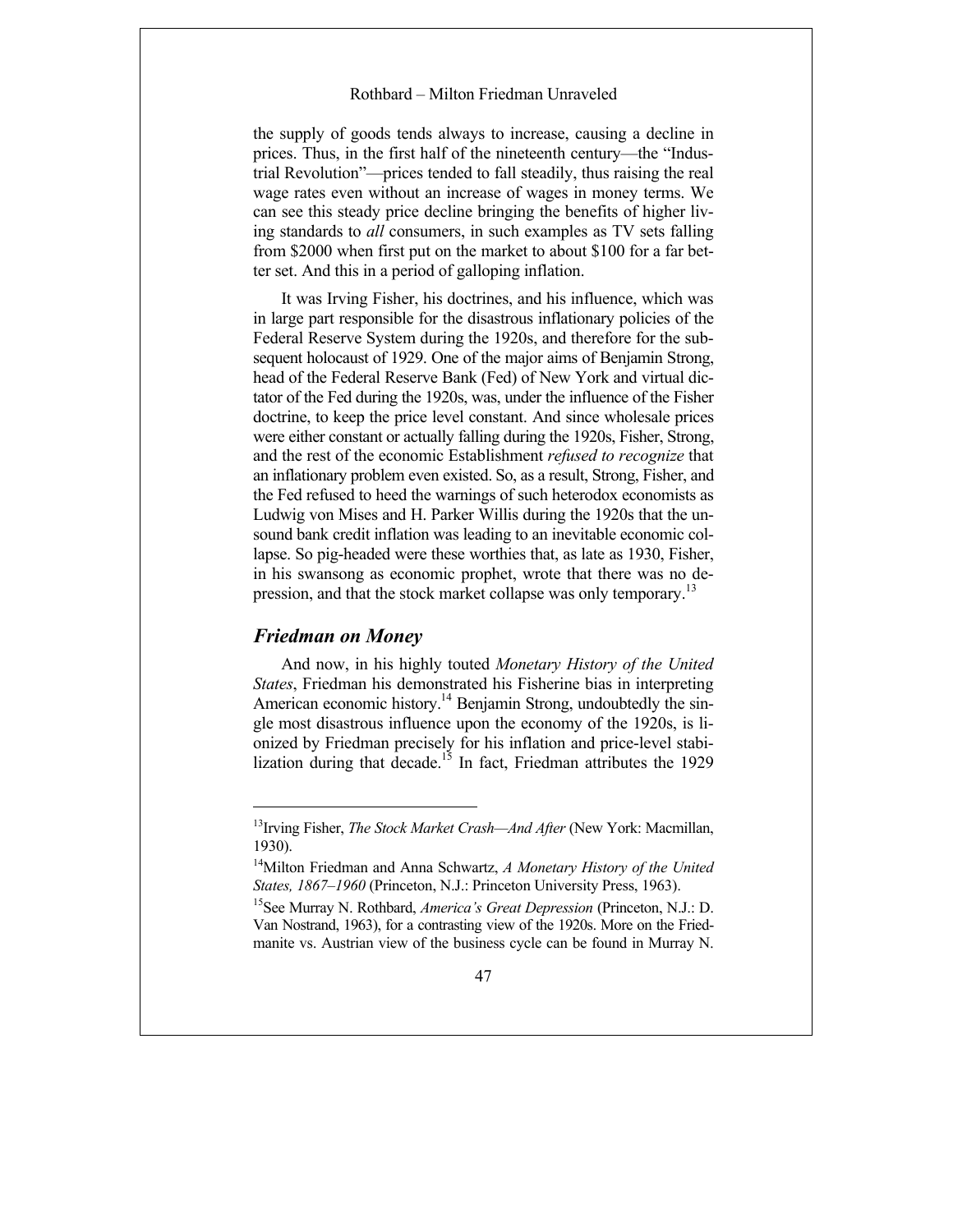depression *not* to the preceding inflation boom but to the failure of the post-Strong Federal Reserve to inflate the money supply *enough* before and during the depression.

 In short, while Milton Friedman has performed a service in bringing back to the notice of the economics profession the overriding influence of money and the money supply on business cycles, we must recognize that this "purely monetarist" approach is almost the exact *reverse* of the sound—as well as truly free-market—Austrian view. For while the Austrians hold that Strong's monetary expansion made a later 1929 crash inevitable, Fisher-Friedman believe that all the Fed needed to do was to pump *more* money in to offset any recession. Believing that there is no causal influence running from boom to bust, believing in the simplistic "Dance of the Dollar" theory, the Chicagoites simply want government to manipulate that dance, specifically to increase the money supply to offset recession.

 During the 1930s, therefore, the Fisher-Chicago position was that, in order to cure the depression, the price level needed to be "reflated" back to the levels of the 1920s, and that reflation should be accomplished by:

- (1) the Fed expanding the money supply, and
- (2) the Federal government engaging in deficit spending and largescale public works programs.

In short, during the 1930s, Fisher and the Chicago School were "pre-Keynes Keynesians," and were, for that reason, considered quite radical and socialistic—and with good reason. Like the later Keynesians, the Chicagoans favored a "compensatory" monetary and fiscal policy, though always with greater stress on the monetary arm.

 Some might object that Milton Friedman does not believe so much in a manipulative monetary and fiscal policy as in an "automatic" increase by the Federal Reserve at a rate of 3–4 percent per year. But this modification of the older Chicagoans is purely a technical one, stemming from Friedman's realization that day-to-day, short-term manipulations by the Fed will suffer from inevitable time lags, and are therefore bound to aggravate rather than ameliorate the cycle. But we must realize that Friedman's automatic inflationist policy is simply another variant in his pursuit of the same old Fisherine-Chicagoite

Rothbard, "The Great Inflationary Recession Issue: 'Nixonomics' Explained," *The Individualist* (June 1970), pp. 1–5.

1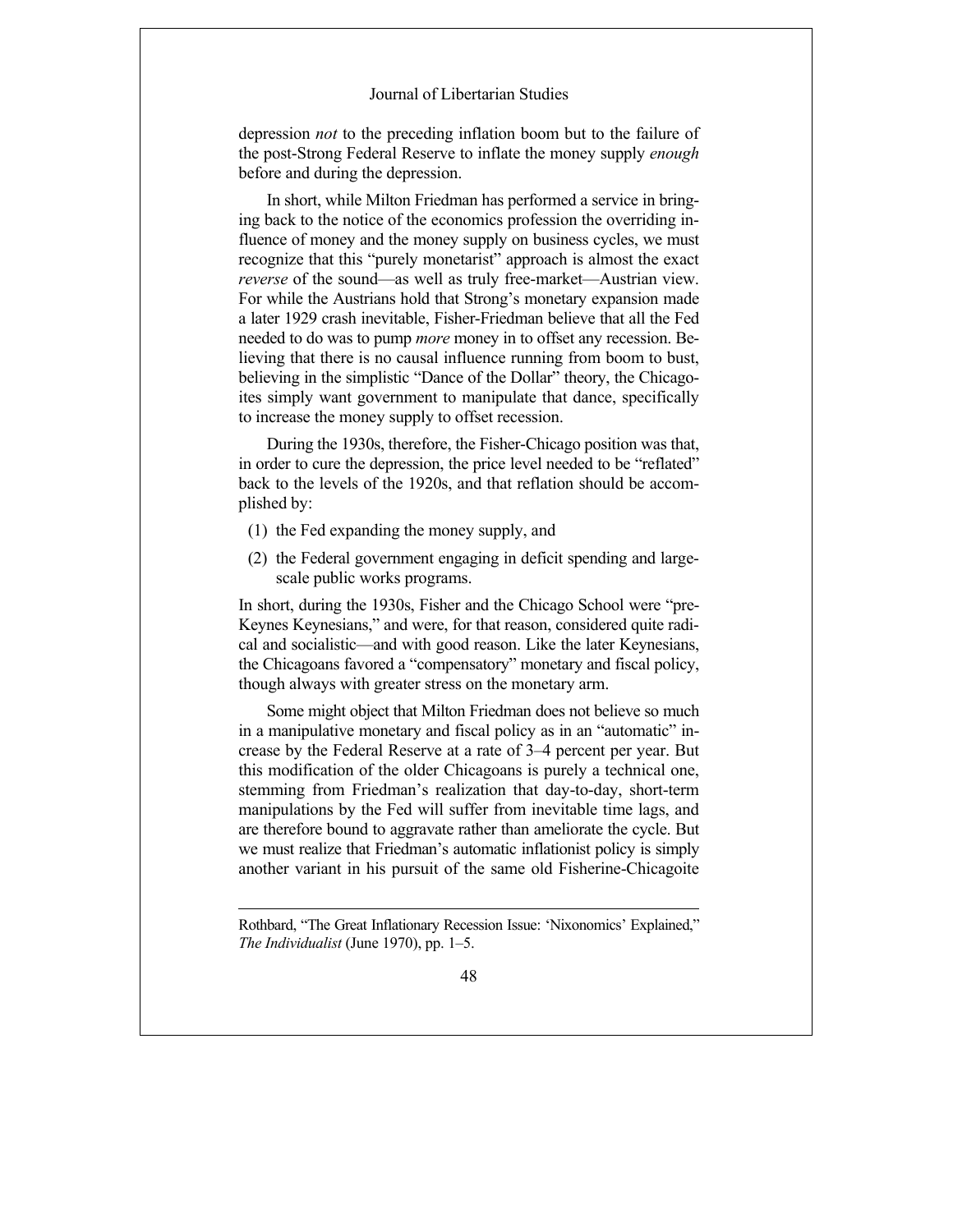aim: stabilization of the price level—in this case, stabilization *over the long run*.

 Thus, Milton Friedman is, purely and simply, a statist-inflationist, albeit a more moderate inflationist than most of the Keynesians. But that is small consolation indeed, and hardly qualifies Friedman as a free-market economist in this vital area.

#### *Fisher, Friedman, and the End of the Gold Standard*

 From his earliest days, Irving Fisher was—properly—considered to be a monetary radical and a statist for his desire to scrap the gold standard. Fisher realized that the gold standard—under which the basic money is a commodity mined on the free market rather than created by government—was incompatible with his overpowering desire to stabilize the price level. Hence, Fisher was one of the first modern economists to call for the abolition of the gold standard and its replacement by fiat money.

 Under a fiat system, the currency *name*—dollar, frank, mark, etc. —*becomes* the ultimate monetary standard, and absolute control over the supply and use of these units is necessarily vested in the central government. In short, fiat currency is inherently the money of absolute statism. Money is the central commodity, the nerve center, as it were, of the modern market economy, and any system that vests the absolute control of that commodity in the hands of the State is hopelessly incompatible with a free-market economy or, ultimately, with individual liberty itself.

 Yet, Milton Friedman is a radical advocate of cutting all current ties, however weak, with gold, and going onto a total and absolute fiat dollar standard, with all control vested in the Federal Reserve System.<sup>\*</sup> Of course, Friedman would then *advise* the Fed to use that absolute power wisely, but no libertarian worth the name can have anything but contempt for the very idea of vesting coercive power in any group and then *hoping* that such group will not use its power to the utmost. The reasons that Friedman is totally blind to the tyrannical and despotic implications of his fiat money scheme is, once again, the arbitrary Chicagoite separation between the micro and the macro, the vain, chimerical hope that we can have totalitarian control of the macro sphere while



<sup>\*</sup> This is, in fact, exactly what happened within a few years of this article's original publication. See Murray N. Rothbard, *What Has Government Done To Our Money?* (Auburn, Ala.: Ludwig von Mises Institute, 1990).—Ed.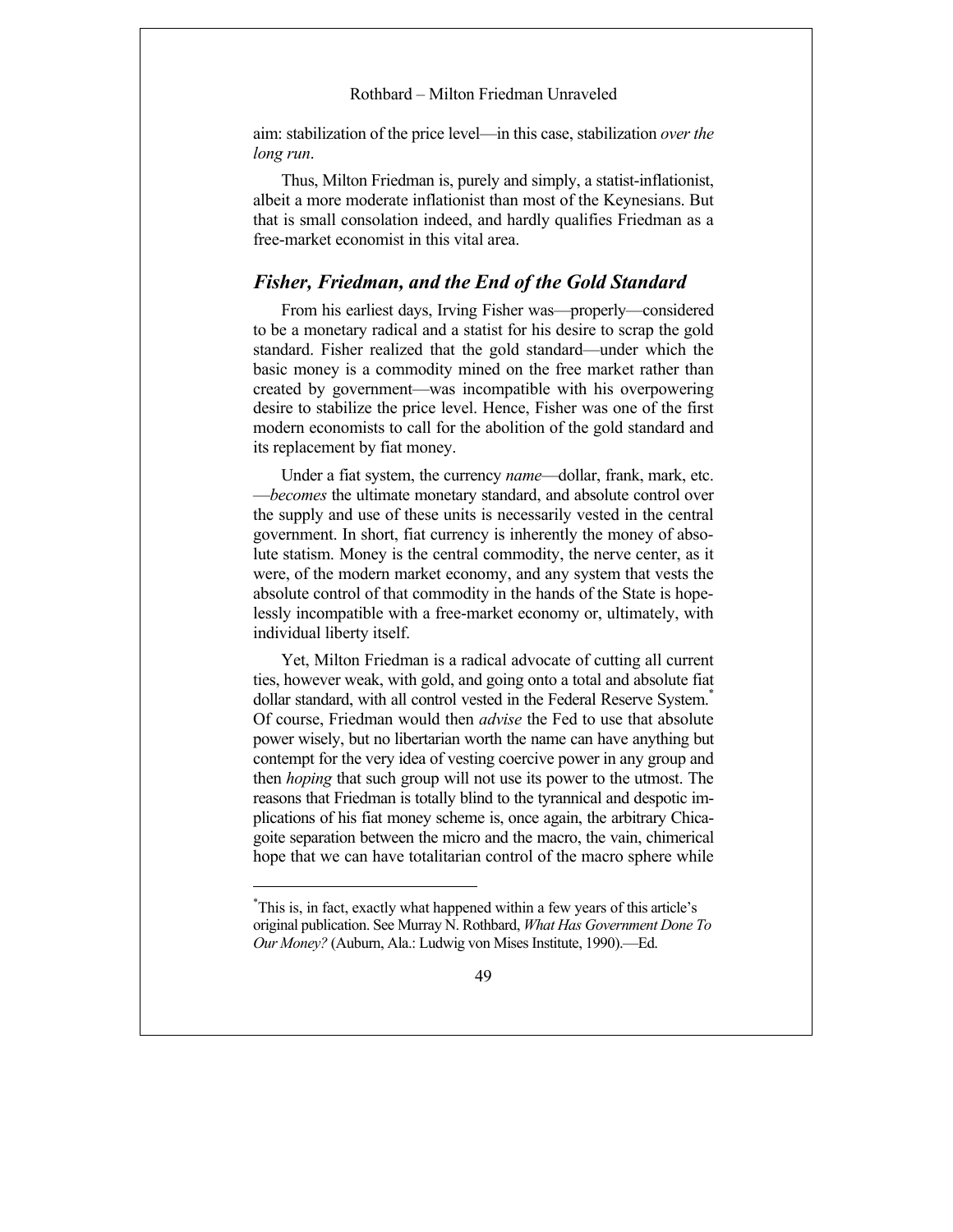the "free market" is preserved in the micro. It should be clear by now that this kind of a truncated, Chicagoite micro-"free market" is "free" only in the most mocking and ironic sense: it is far more the Orwellian "freedom" of "Freedom is Slavery."

### *A Return to the Gold Standard*

 There is no question about the fact that the present international monetary system is an irrational and abortive monstrosity, and needs drastic reform. But Friedman's proposed reform, of cutting all ties with gold, would make matters far worse, for it would leave everyone at the complete mercy of his own fiat-issuing state. We need to move precisely in the opposite direction: to an international gold standard that would restore commodity money everywhere and get all the money-manipulating states off the backs of the peoples of the world.

 Furthermore, gold, or some other commodity, is vital for providing an *international money*—a basic money in which all nations can trade and settle their accounts. The philosophical absurdity of the Friedmanite plan of each government providing its own fiat money, cut loose from all others, can be seen clearly if we consider what would happen if every region, every province, every state, nay every borough, county, town, village, *block, house, or individual* would issue its own money, and we then had, as Friedman envisions, freely fluctuating exchange rates between all these millions of currencies. The ensuing chaos would stem from the destruction of the very concept of *money* the entity that serves as a general medium for all exchanges on the market. Philosophically, Friedmanism would destroy money itself, and reduce us to the chaos and primitivism of the barter system.

 One of Friedman's crucial errors in his plan of turning all monetary power over to the State is that he fails to understand that this scheme would be inherently inflationary. For the State would then have in its complete power the issuance of as great a supply of money as it desired. Friedman's advice to restrict this power to an expansion of 3–4% per year ignores the crucial fact that *any* group, coming into the possession of the absolute power to "print money," will tend to . . . print it! Suppose that John Jones is granted by the government the absolute power, the compulsory monopoly, over the printing press, and allowed to issue as much money as he sees fit, and to use it in any way that he sees fit. Isn't it crystal clear that Jones will use this power of *legalized counterfeiting* to a fare-thee-well, and therefore that his rule over money will tend to be inflationary? In the same way, the State has long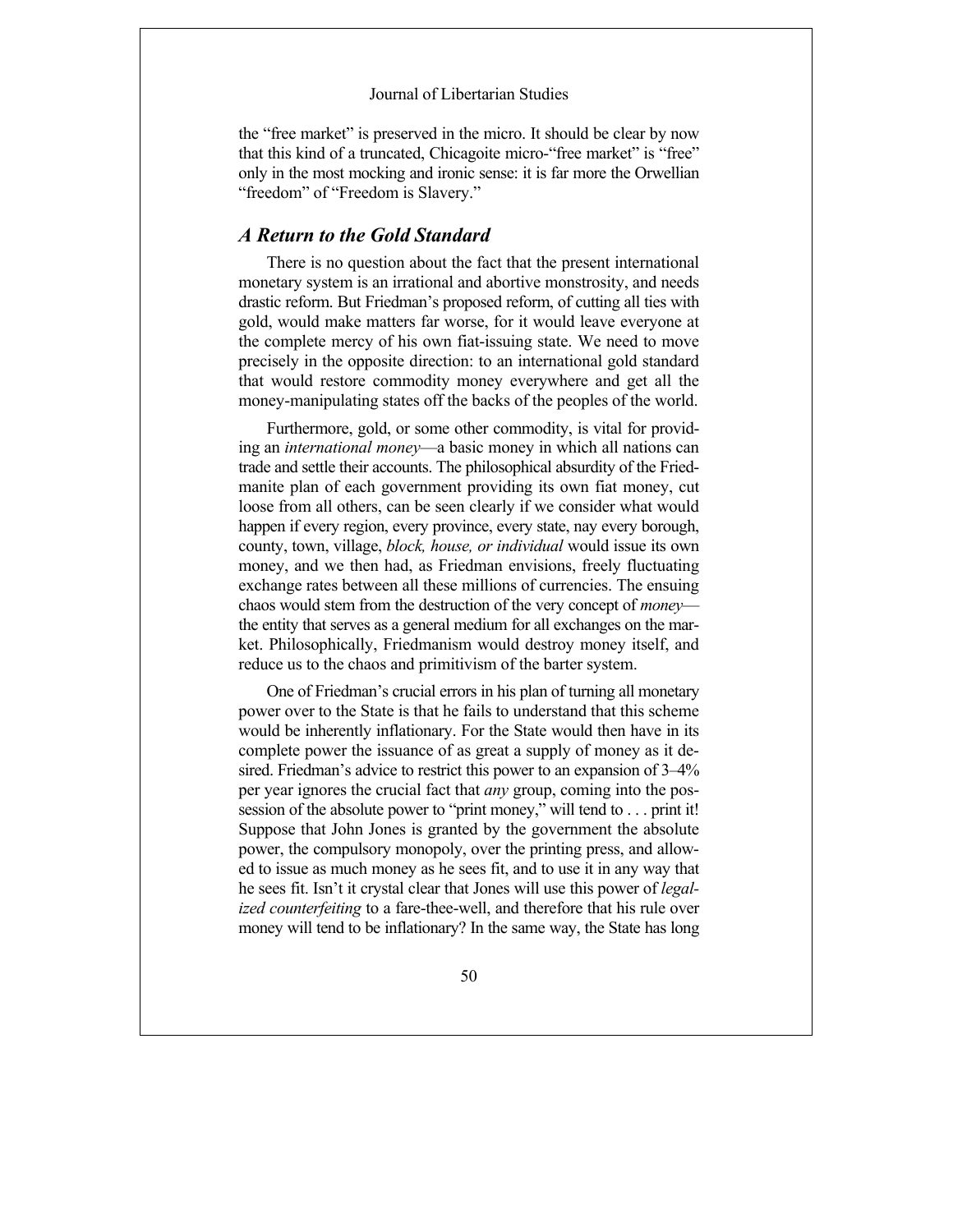arrogated to itself the compulsory monopoly of legalized counterfeiting, and so it has tended to use it: hence, the State is *inherently inflationary*, as would be any group with the sole power to create money. Friedman's scheme would only intensify that power and that inflation.

 The only *libertarian* solution, in contrast, is to make the State disgorge its hoards of commodity money. Franklin Roosevelt, under cover of a "depression emergency," confiscated all of the gold held by the American people in 1933, and nothing has been said for nearly four decades about giving our gold back. In contrast to Friedman, the genuine libertarian must call upon the government to give the people back their stolen gold, which the government had seized from us in return for its paper dollars.

# **NEIGHBORHOOD EFFECTS**

 Thus, in the two vital macro fields of taxation and money, Milton Friedman's influence has been enormous—far greater than in any other area—and almost uniformly disastrous from the point of view of a genuinely free market. But even on the micro level, where his influence has been smaller and usually more beneficial, Friedman has provided to interventionists a theoretical loophole as wide as a barn door. For Friedman maintains that it is legitimate for the government to interfere with the free market whenever anyone's actions have "neighborhood effect." Thus, if A does something which will benefit B, and B does not have to pay for it, Chicagoites consider this a "defect" in the free market, and it then becomes the task of government to "correct" that defect by taxing B to pay A for this "benefit."

 It is for this reason that Friedman endorses government supplying funds for mass education, for example; since the education of kids is supposed to benefit other people, then the government is allegedly justified in taxing these people to pay for these "benefits." (Once again, in this area, Friedman's pernicious influence has been in trying to make an inefficient State operation far more efficient; here he suggests replacing unworkable public schools by public voucher payments to parents—thus leaving intact the whole concept of tax-funds for mass education.)

 Apart from the vitally important realm of education, Friedman would, in practice, limit the neighborhood effects argument to such measures as urban parks. Here, Friedman is worried that if the parks were private, someone might enjoy looking at one from afar and not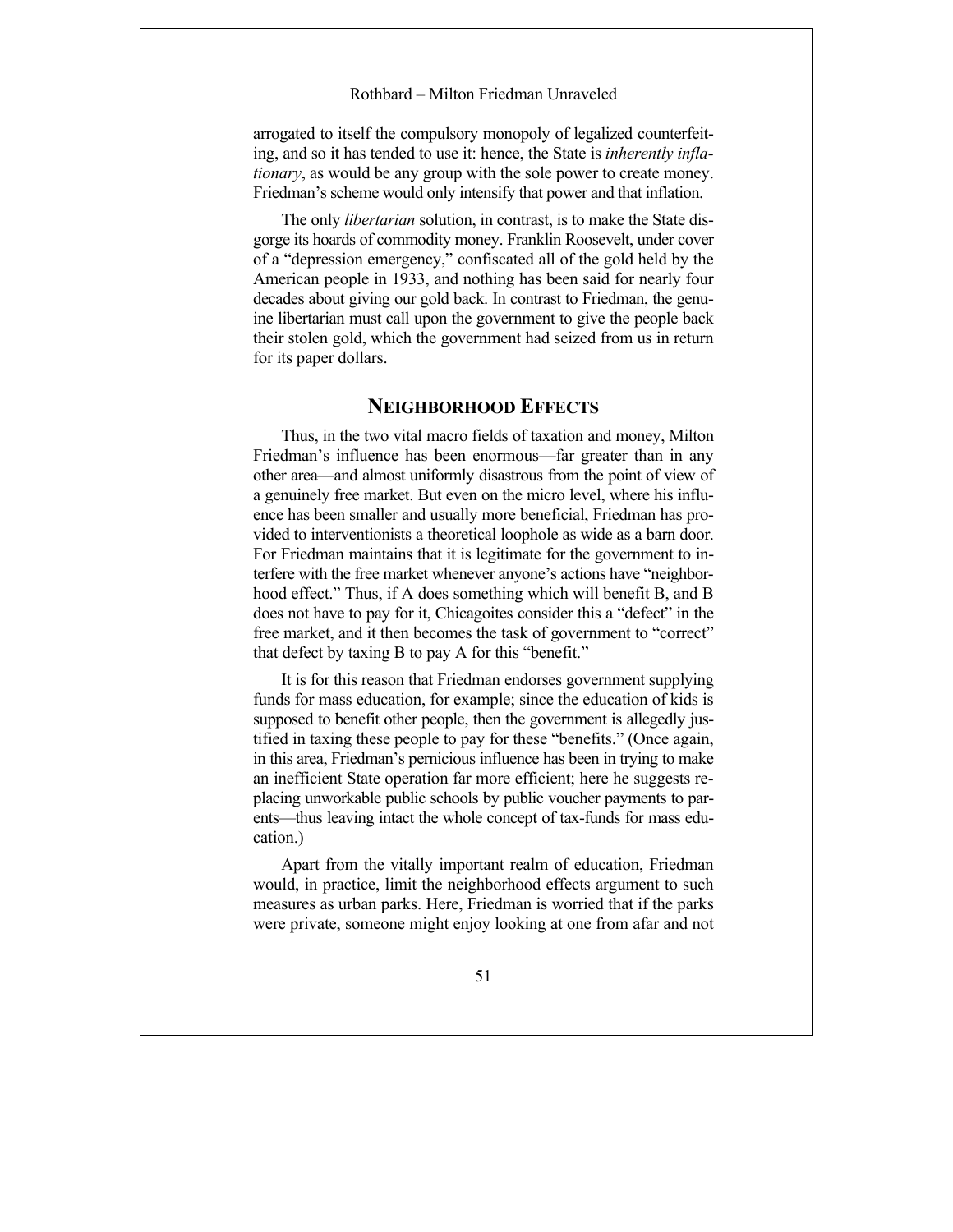be forced to pay for this psychic benefit. Hence, he advocates public *urban* parks only. *Rural* parks, he feels, can be private for they can be secluded enough to force all users to pay for services rendered.

 It is small comfort that Friedman himself would confine this neighborhood-effects argument to a few instances, such as education and urban parks. In reality, this argument could be used to justify almost any intervention, and subsidy and tax scheme. I, for example, read Mises's *Human Action*; I therefore imbibe more wisdom and become a better person; by becoming a better person, I benefit my fellow man; yet, hang it, they are not being forced to pay for those benefits! Shouldn't the government tax these people and subsidize me for being so worthy as to read *Human Action*?

 Or, to take another example, whether Women's Libbers like it or not, many men obtain a great deal of enjoyment from watching girls in mini-skirts; yet, these men are not paying for this enjoyment. Here is another neighborhood effect remaining uncorrected! Shouldn't the men of this country be taxed in order to subsidize girls to wear mini-skirts?

 There is no point in multiplying examples; they proliferate almost endlessly, and expose the total absurdity and the pervasiveness of Chicagoite neighborhood-effect concessions to statism. The only reply that Chicagoites have been able to make to this *reductio ad absurdum* is that *they* wouldn't carry government intervention that far, though they concede the logic. But why not? By what standard, by what criterion, do *they* stop at parks and schools? The point is that there is no such criterion, and this only points up the intellectual bankruptcy, the lack of logical rigor, at the core of most current-day economics and social science—Friedmanism included.

# **THE IMPACT OF FRIEDMAN**

 And so, as we examine Milton Friedman's credentials to be *the* leader of free-market economics, we arrive at the chilling conclusion that it is difficult to consider him a free-market economist at all. Even in the micro sphere, Friedman's theoretical concessions to the egregious ideal of "perfect competition" would permit a great deal of governmental trust-busting, and his neighborhood-effect concession to a government intervention could permit a virtual totalitarian state, even though Friedman illogically confines its application to a few areas. But even here, Friedman uses this argument to justify the State's provision of mass education to everyone.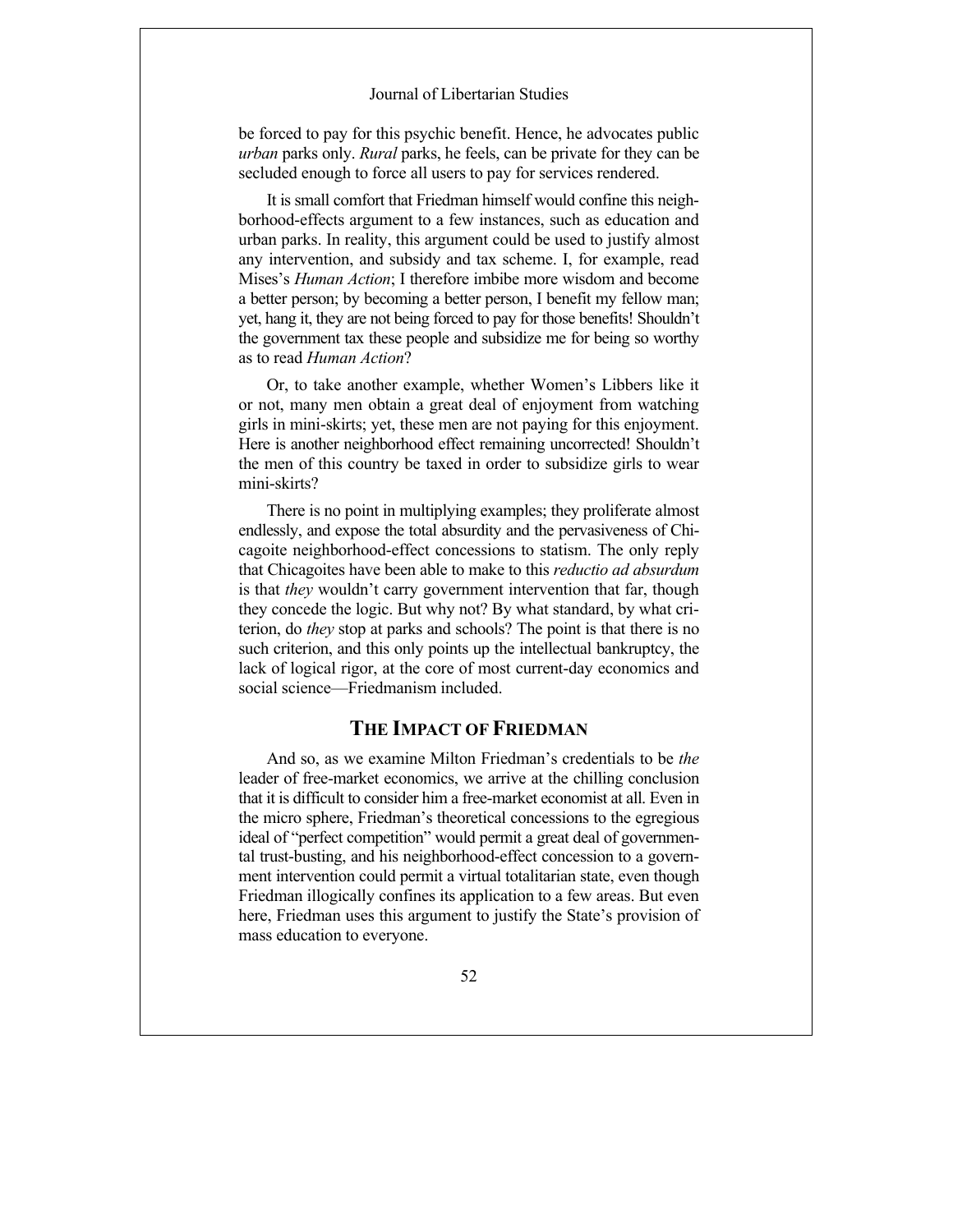But it is in the macro sphere, unwisely hived off from the micro by economists who remain after sixty years ignorant of Ludwig von Mises's achievement in integrating them, it is here that Friedman's influence has been at its most baleful. For we find Friedman bearing heavy responsibility both for the withholding tax system and for the disastrous guaranteed annual income looming on the horizon. At the same time, we find Friedman calling for absolute control by the State over the supply of money—a crucial part of the market economy. Whenever the government has, fitfully and almost by accident, stopped increasing the money supply (as Nixon did for several months in the latter half of 1969), Milton Friedman has been there to raise the banner of inflation once again. And wherever we turn, we find Milton Friedman, proposing not measures on behalf of liberty, not programs to whittle away the Leviathan State, but measures to make the power of that State more efficient, and hence, at bottom, more terrible.

 The libertarian movement has coasted far too long on the intellectually lazy path of failing to make distinctions, or failing to discriminate, of failing to make a rigorous search to distinguish truth from error in the views of those who claim to be its members or allies. It is almost as if any passing joker who mumbles a few words about "freedom" is automatically clasped to our bosom as a member of the one, big, libertarian family. As our movement grows in influence, we can no longer afford the luxury of this intellectual sloth. It is high time to identify Milton Friedman for what he really is. It is high time to call a spade a spade, and a statist a statist.

### **BIBLIOGRAPHY**

- Brehm, C.T., and T.R. Saving. "The Demand for General Assistance Payments." *American Economic Review* 54, no. 6 (December 1964).
- Fisher, Irving. *The Stock Market Crash—And After.* New York: Macmillan, 1930.
- Friedman, Milton, and Anna Schwartz. *A Monetary History of the United States, 1867–1960.* Princeton, N.J.: Princeton University Press, 1963.
- Friedman, Milton, and George J. Stigler. *Roofs or Ceilings?* Irvington-on-Hudson, N.Y.: Foundation for Economic Education, 1946.
- Hayek, F.A. *Individualism and the Economic Order.* Chicago: University of Chicago Press, 1948.
- Hazlitt, Henry. *Man vs. The Welfare State.* New Rochelle, N.Y.: Arlington House, 1969.